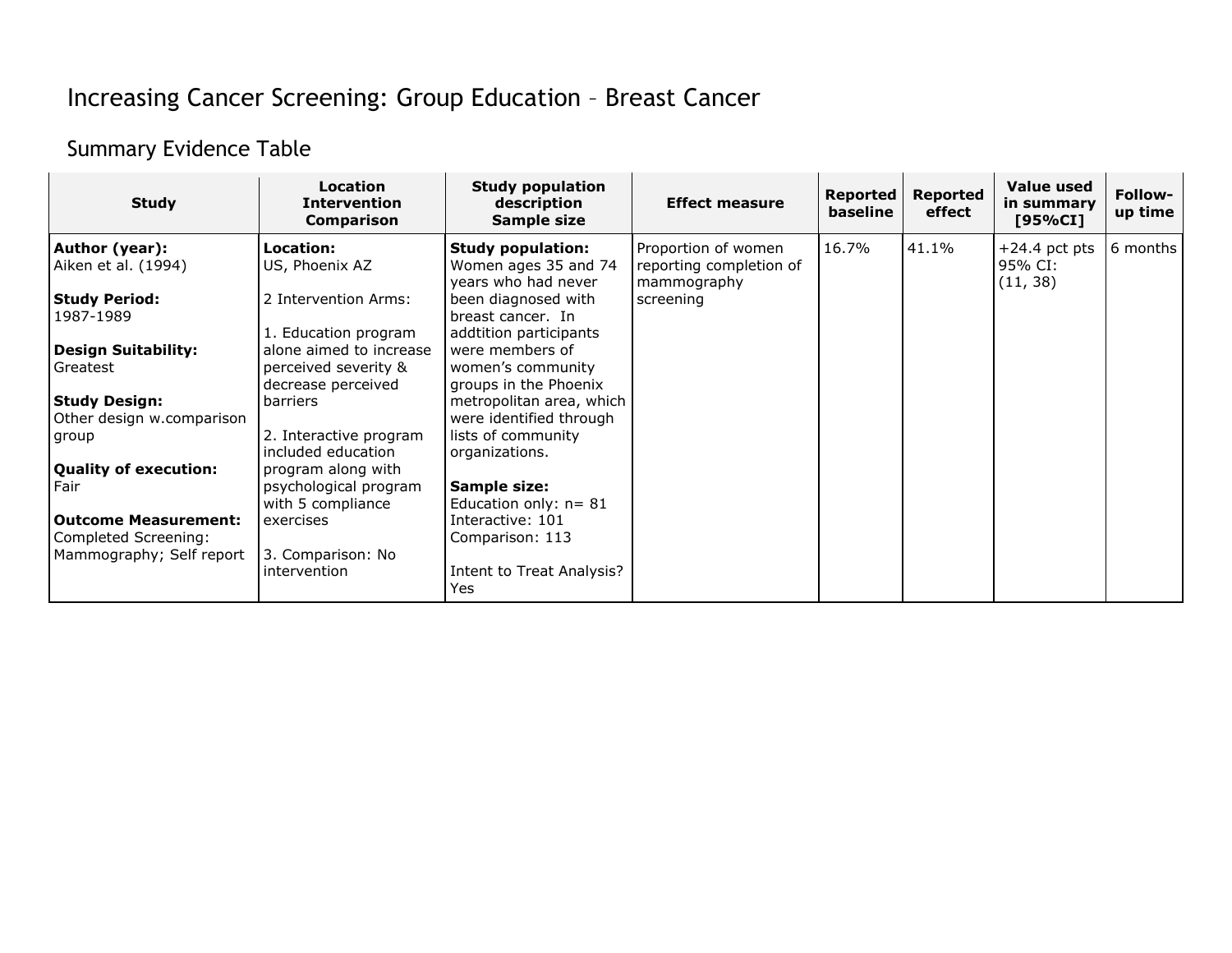| <b>Study</b>                                                                                                                                                                                                                                                                                                                      | Location<br><b>Intervention</b><br><b>Comparison</b>                                                                                                                                                                                                                                                                                                                 | <b>Study population</b><br>description<br>Sample size                                                                                                                                                                                                                                                                     | <b>Effect measure</b>                                                  | <b>Reported</b><br>baseline | <b>Reported</b><br>effect | <b>Value used</b><br>in summary<br>[95%CI] | Follow-<br>up time |
|-----------------------------------------------------------------------------------------------------------------------------------------------------------------------------------------------------------------------------------------------------------------------------------------------------------------------------------|----------------------------------------------------------------------------------------------------------------------------------------------------------------------------------------------------------------------------------------------------------------------------------------------------------------------------------------------------------------------|---------------------------------------------------------------------------------------------------------------------------------------------------------------------------------------------------------------------------------------------------------------------------------------------------------------------------|------------------------------------------------------------------------|-----------------------------|---------------------------|--------------------------------------------|--------------------|
| Author (year):<br>Agho et al. (2007)*<br><b>Study Period:</b><br>Pre: 1995, Post 1997<br><b>Design Suitability:</b><br>Least<br><b>Study Design:</b><br>Pre-post<br><b>Quality of execution:</b><br>Fair<br><b>Outcome Measurement:</b><br>CompletedScreening:<br>Mammography<br>Record Review: County<br>level mammography rates | Location:<br>US, Florida<br><b>Intervention: Group</b><br>Education (lessons on<br>SBE techniques, video<br>presentation, discussion)<br><b>Comparison: Pre-</b><br>intervention period                                                                                                                                                                              | <b>Study population:</b><br>African American women<br>ages 65 and older<br>residing in Florida<br>counties (Bay, Gadsen,<br>Jackson, and Leon), who<br>had received at least<br>one mammogram during<br>the time period<br>Sample size: Not<br>reported<br><b>Intent to Treat Analysis?</b><br>Yes                        | County level<br>mammography rates<br>(Took median for all<br>counties) | 76.2                        | 76                        | -0.2 pct pts                               | 24<br>months       |
| Author (year):<br>Bowen et al. (2006)*<br><b>Study Period:</b><br><b>NR</b><br><b>Design Suitability:</b><br>Greatest<br><b>Study Design:</b><br><b>iRCT</b><br><b>Quality of execution:</b><br>Fair<br><b>Outcome Measurement:</b><br>Completed Screening:<br>Mammography; Self report                                           | Location:<br>US, Seattle, WA<br><b>Intervention: Group</b><br>Education (four weekly<br>sessions that covered<br>one of four themes,<br>including: risk<br>assessment & education;<br>breast cancer screening;<br>stress management; and<br>social support)<br><b>Comparison: Delayed</b><br>intervention (received<br>the intervention after 24<br>month follow up) | <b>Study Population: Self</b><br>identified lesbian or bi-<br>sexual women between<br>the ages of 18 and 74,<br>healthy, and had no<br>personal history of<br>breast or ovarian cancer.<br>They also had to reside<br>within 60 miles of<br>Seattle, Washington<br>Sample Size: n=150<br>Intent to Treat Analysis?<br>Yes | Proportion of women<br>reporting receipt of a<br>mammogram             | I: 75%<br>C: 75%            | I: 87%<br>C: 75%          | $+12$ pct pts<br>95%CI:<br>$(-1, 25)$      | 24<br>months       |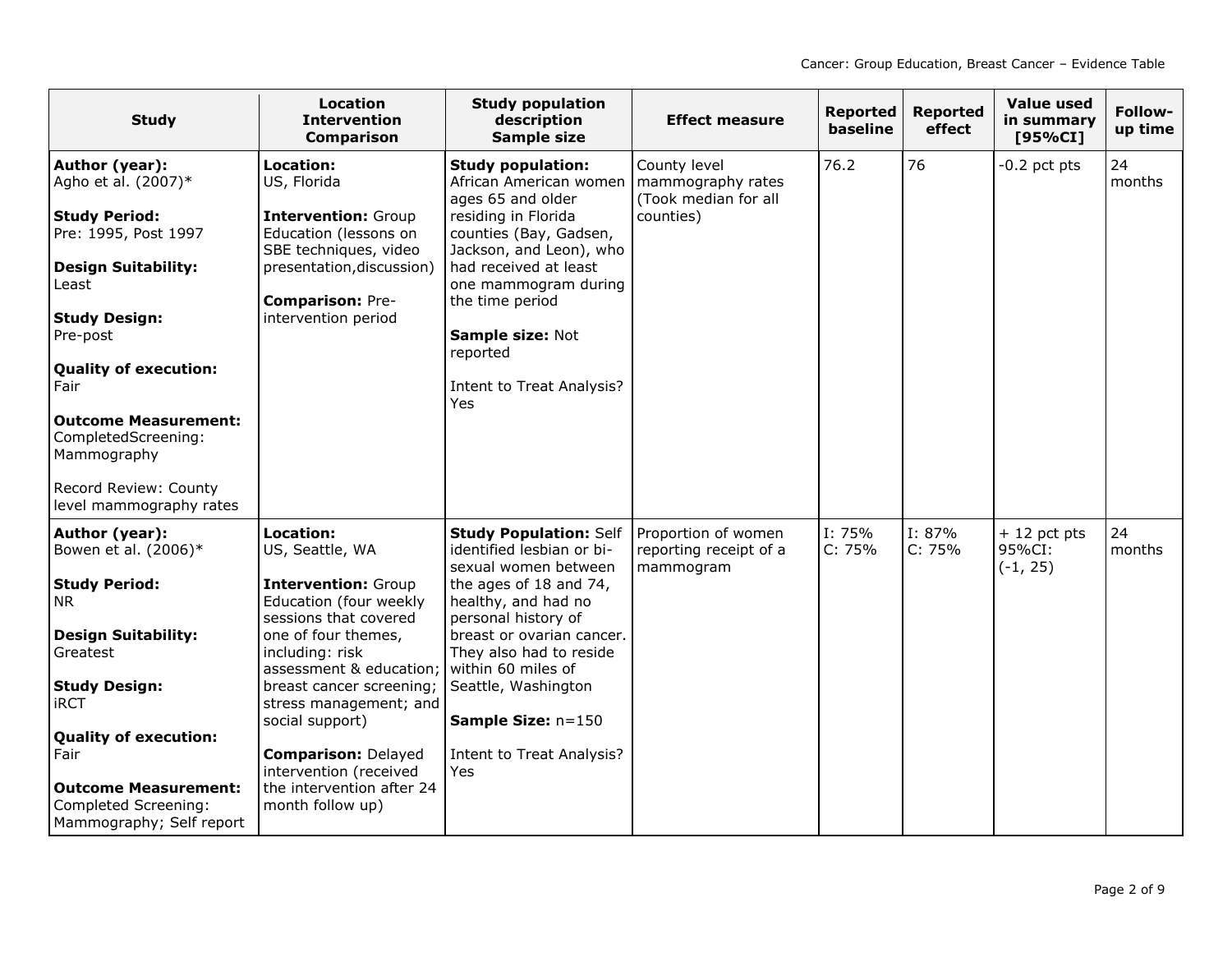| <b>Study</b>                                                            | <b>Location</b><br><b>Intervention</b><br><b>Comparison</b> | <b>Study population</b><br>description<br>Sample size     | <b>Effect measure</b>                                      | Reported<br>baseline | <b>Reported</b><br>effect | <b>Value used</b><br>in summary<br>[95%CI] | Follow-<br>up time |
|-------------------------------------------------------------------------|-------------------------------------------------------------|-----------------------------------------------------------|------------------------------------------------------------|----------------------|---------------------------|--------------------------------------------|--------------------|
| Author (year):<br>Erwin et al. (1996)                                   | Location:<br>US, Arkansas                                   | <b>Study population:</b><br><b>Sample size:</b> $n = 152$ | Proportion of women<br>reporting receipt of a<br>mammogram | 52.7%                | 63.6%                     | $+10.9$ pct pts<br>95% CI:<br>$(-0.1, 22)$ | 6 months           |
| <b>Study Period:</b>                                                    | <b>Intervention:</b>                                        |                                                           |                                                            |                      |                           |                                            |                    |
| 1993-1994                                                               | Interactive education<br>program, which relied on Yes       | Intent to Treat Analysis?                                 |                                                            |                      |                           |                                            |                    |
| Design Suitability:                                                     | witness role models                                         |                                                           |                                                            |                      |                           |                                            |                    |
| Least                                                                   | (African American<br>survivors of breast or                 |                                                           |                                                            |                      |                           |                                            |                    |
| Study Design:                                                           | cervical cancer)                                            |                                                           |                                                            |                      |                           |                                            |                    |
| Pre-post                                                                |                                                             |                                                           |                                                            |                      |                           |                                            |                    |
|                                                                         | <b>Comparison: Pre</b>                                      |                                                           |                                                            |                      |                           |                                            |                    |
| Quality of execution:<br>Fair                                           | intervention period                                         |                                                           |                                                            |                      |                           |                                            |                    |
| Outcome Measurement:<br>Completed Sreening:<br>Mammography; Self report |                                                             |                                                           |                                                            |                      |                           |                                            |                    |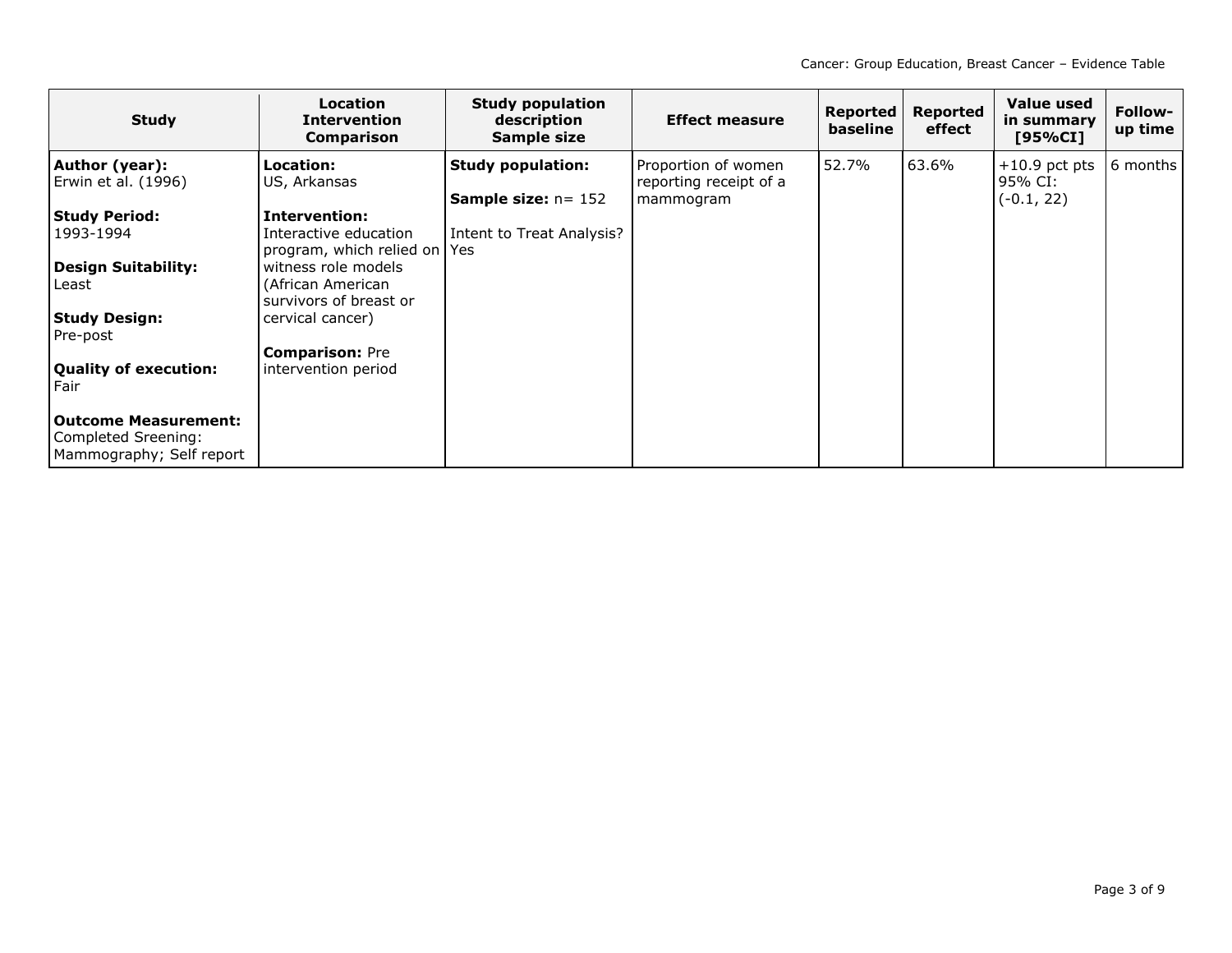| <b>Study</b>                 | Location<br><b>Intervention</b><br><b>Comparison</b> | <b>Study population</b><br>description<br>Sample size | <b>Effect measure</b>               | Reported<br>baseline | Reported<br>effect    | Value used<br>in summary<br>[95%CI] | Follow-<br>up time |
|------------------------------|------------------------------------------------------|-------------------------------------------------------|-------------------------------------|----------------------|-----------------------|-------------------------------------|--------------------|
| Author (year):               | Location:                                            | <b>Study population:</b>                              | Proportion of women                 | <b>NR</b>            | $I: 90\%$<br>C: 46.9% | $+43.1$ pct pts<br>95% CI:          | 6 months           |
| Hurdle (2007)*               | US, Northwest                                        | Women living in a<br>northwestern city who            | reporting receipt of a<br>mammogram |                      |                       | (25.4, 60.6)                        |                    |
| <b>Study Period:</b>         | <b>Intervention: An</b>                              | attended community-                                   |                                     |                      |                       |                                     |                    |
| Not reported                 | educational intervention                             | based organizations for                               |                                     |                      |                       |                                     |                    |
|                              | that promote the health                              | seniors or lived in senior                            |                                     |                      |                       |                                     |                    |
| <b>Design Suitability:</b>   | of older women,                                      | residence facilities.                                 |                                     |                      |                       |                                     |                    |
| Greatest                     | particularly breast                                  |                                                       |                                     |                      |                       |                                     |                    |
|                              | health. Participants                                 | Sample size:                                          |                                     |                      |                       |                                     |                    |
| <b>Study Design:</b>         | attended two one-hour                                | Completed the pre-test:                               |                                     |                      |                       |                                     |                    |
| Other design with            | educational sessions(1                               | $n = 158$                                             |                                     |                      |                       |                                     |                    |
| concurrent comparison        | wk apart), which                                     | (not reported by study                                |                                     |                      |                       |                                     |                    |
|                              | included mini-lectures,                              | arm)                                                  |                                     |                      |                       |                                     |                    |
| <b>Quality of execution:</b> | brainstorming about                                  |                                                       |                                     |                      |                       |                                     |                    |
| Fair                         | positive health practices,                           | <b>Completed the post</b>                             |                                     |                      |                       |                                     |                    |
|                              | developing a personal                                | test:                                                 |                                     |                      |                       |                                     |                    |
| <b>Outcome Measurement:</b>  | wellness plan, and                                   | Intervention: $n = 70$                                |                                     |                      |                       |                                     |                    |
| Completed Screening:         | performing a breast<br>exam on a model. Also         | Comparison: n=20                                      |                                     |                      |                       |                                     |                    |
| Mammography; Self report     | emphasized social                                    | Intent to Treat Analysis?                             |                                     |                      |                       |                                     |                    |
|                              | support using a                                      | <b>Yes</b>                                            |                                     |                      |                       |                                     |                    |
|                              | "buddies" system.                                    |                                                       |                                     |                      |                       |                                     |                    |
|                              |                                                      |                                                       |                                     |                      |                       |                                     |                    |
|                              | <b>Comparison: No</b><br>intervention                |                                                       |                                     |                      |                       |                                     |                    |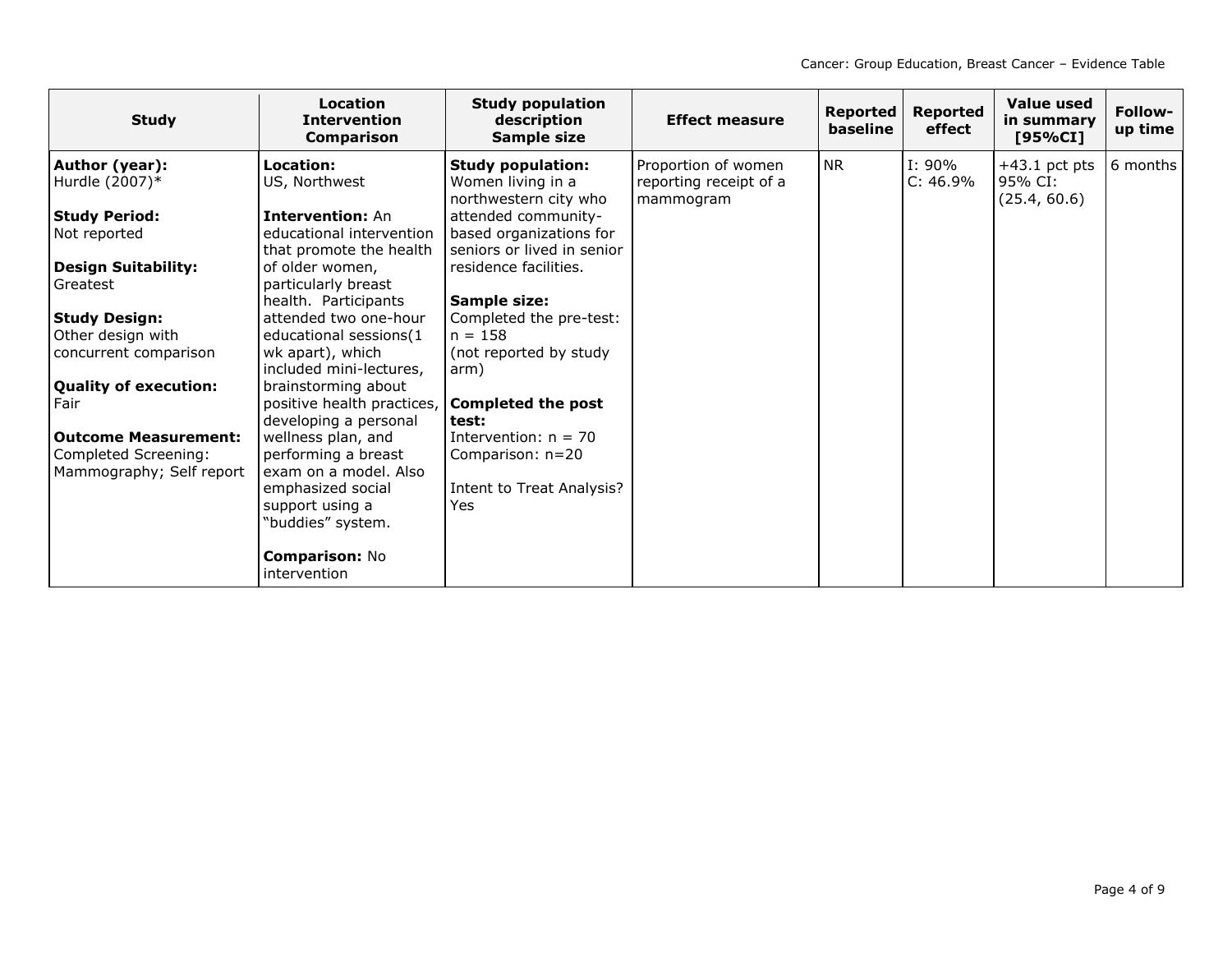| <b>Study</b>                                                                    | Location<br><b>Intervention</b><br><b>Comparison</b>          | <b>Study population</b><br>description<br>Sample size                              | <b>Effect measure</b>                                      | <b>Reported</b><br>baseline | <b>Reported</b><br>effect | Value used<br>in summary<br>[95%CI] | Follow-<br>up time |
|---------------------------------------------------------------------------------|---------------------------------------------------------------|------------------------------------------------------------------------------------|------------------------------------------------------------|-----------------------------|---------------------------|-------------------------------------|--------------------|
| Author (year):<br>King et al. (1998)                                            | Location:<br>US, Pennsylvania, North<br>Carolina              | <b>Study population:</b><br>Senior citizens' housing<br>facilities in Philadelphia | Proportion of women<br>reporting receipt of a<br>mammogram | <b>NR</b>                   | I: 18%<br>C: 13%          | $+5$ pct pts<br>$(-4, 14)$          | 6 months           |
| <b>Study Period:</b><br>$9/1993 - 2/1995$                                       | <b>Intervention:</b><br>Interactive education                 | and North Carolina,<br>which housed at least 40<br>women ages $65 - 84$            |                                                            |                             |                           |                                     |                    |
| <b>Design Suitability:</b><br>Greatest                                          | program designed to<br>overcome<br>misconceptions about       | years in independent<br>living housing. They had<br>to provide contact             |                                                            |                             |                           |                                     |                    |
| <b>Study Design:</b><br>gRCT                                                    | mammography and<br>breast cancer + video<br>and Q & A project | information, and they<br>could not have had an<br>education program or             |                                                            |                             |                           |                                     |                    |
| <b>Quality of execution:</b><br>Fair                                            | <b>Comparison: Usual care</b>                                 | mobile mammography<br>during the preceding 2                                       |                                                            |                             |                           |                                     |                    |
| <b>Outcome Measurement:</b><br>Completed Screening:<br>Mammography; Self Report |                                                               | vears.<br>Sample size:<br>Facilities: $n=40$<br>Intervention: $n=115$              |                                                            |                             |                           |                                     |                    |
|                                                                                 |                                                               | <b>Comparison:</b> $n=122$<br>Intent to Treat Analysis?<br><b>Yes</b>              |                                                            |                             |                           |                                     |                    |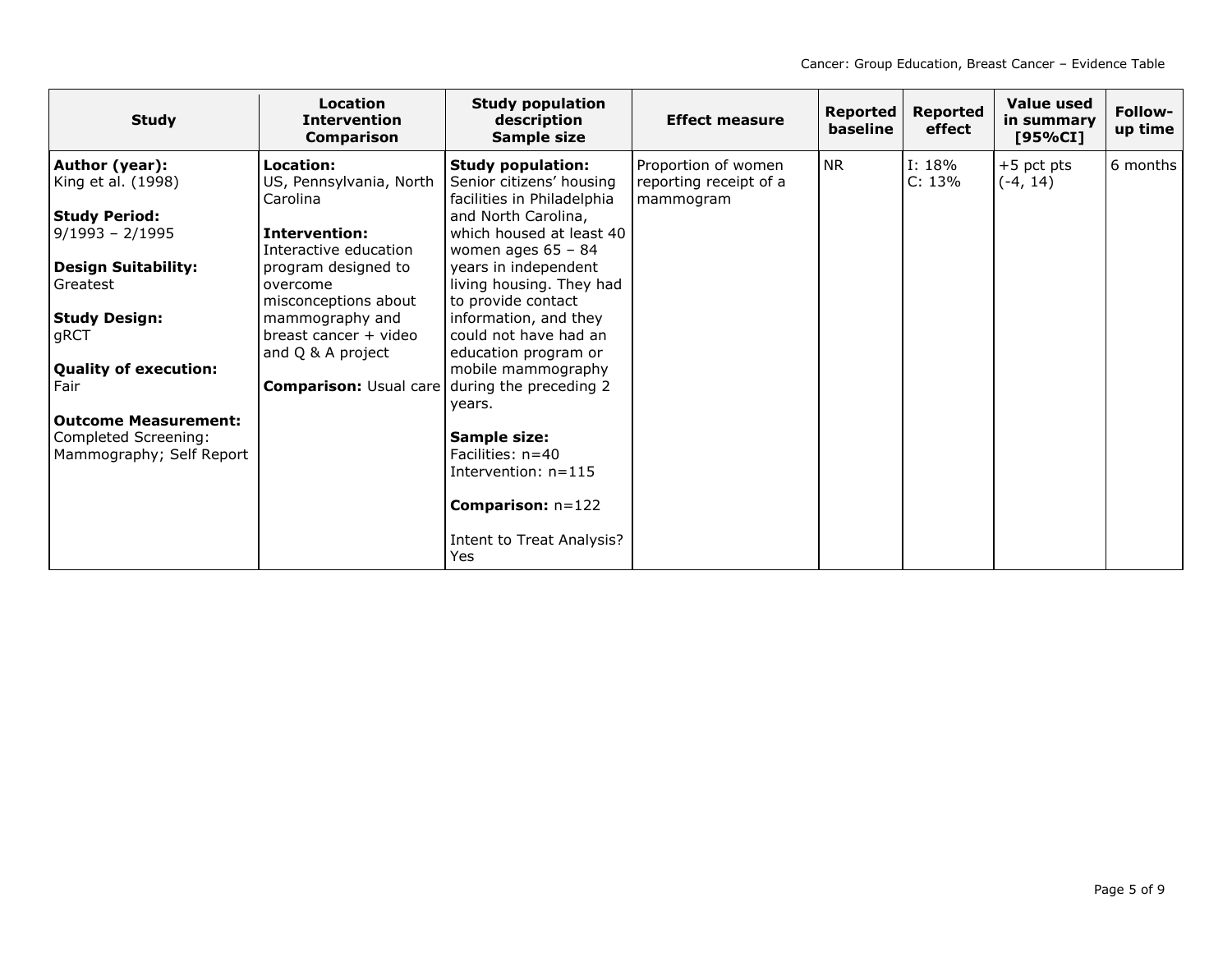| <b>Study</b>                                                                                                                                                                                                                                                                        | <b>Location</b><br><b>Intervention</b><br><b>Comparison</b>                                                                                                                                                                                                                                                                                                                                | <b>Study population</b><br>description<br>Sample size                                                                                                                                                                                                                                                         | <b>Effect measure</b>                                                                          | <b>Reported</b><br>baseline | <b>Reported</b><br>effect                                                                                             | <b>Value used</b><br>in summary<br>[95%CI]                     | Follow-<br>up time |
|-------------------------------------------------------------------------------------------------------------------------------------------------------------------------------------------------------------------------------------------------------------------------------------|--------------------------------------------------------------------------------------------------------------------------------------------------------------------------------------------------------------------------------------------------------------------------------------------------------------------------------------------------------------------------------------------|---------------------------------------------------------------------------------------------------------------------------------------------------------------------------------------------------------------------------------------------------------------------------------------------------------------|------------------------------------------------------------------------------------------------|-----------------------------|-----------------------------------------------------------------------------------------------------------------------|----------------------------------------------------------------|--------------------|
| Author (year):<br>Larkey $(2006)*$<br><b>Study Period:</b><br>NR 12 weeks<br><b>Design Suitability:</b><br>Least<br><b>Study Design:</b><br>Pre-post<br><b>Quality of execution:</b><br>Fair<br><b>Outcome Measurement:</b><br>Completed Screening:<br>Mammography; Self report     | Location:<br>US, Phoenix, AZ<br><b>Intervention: A</b><br>standard Promotora led<br>classroom formatted<br>education session which<br>addressed five cancer<br>screening objectives<br>such as: increasing fruits<br>and vegetable intake,<br>physical activity, and<br>achieving compliance<br>with mammography, pap<br>test, and FOBT.<br><b>Comparison: Pre-</b><br>intervention period | <b>Study population:</b><br>Women 18 years and<br>older, residing in the<br>Phoenix metropolitan<br>area.<br><b>Sample Size:</b><br>Overall $n = 366$<br>Mammogram $n = 234$<br>Intent to Treat Analysis?<br><b>No</b>                                                                                        | Proportion of women<br>reporting receipt of a<br>mammogram                                     | 58.1%                       | 70.9%                                                                                                                 | $+12.8$ pct pts<br>95% CI:<br>4.2, 21.4                        | 3 months           |
| Author (year):<br>Lopez et al. (2006)*<br><b>Study Period:</b><br>NR 12 months<br><b>Design Suitability:</b><br>Greatest<br><b>Study Design:</b><br>gRCT<br><b>Quality of execution:</b><br>Fair<br><b>Outcome Measurement:</b><br>Completed Screening:<br>Mammography; Self Report | <b>Location:</b><br>US, Phoenix, AZ<br><b>Intervention:</b><br>Interactive education<br>sessions delivered by<br>Promotoras who were<br>members of the selected<br>churches and who had<br>recruited participants<br><b>Comparison: Family</b><br>mental health education<br>sessions, also delivered<br>by Promotoras                                                                     | <b>Study population: Low</b><br>acculturated, low income<br>Hispanic women 18<br>years and older, residing<br>in the Phoenix<br>metropolitan area.<br><b>Sample Size:</b><br>Churches: $n = 14$<br><b>Participants:</b><br>Intervention $n = 283$<br>Comparison $n = 164$<br>Intent to Treat Analysis?<br>Yes | Odds ratio of women<br>reporting receipt of a<br>mammogram relative to<br>the comparison group | <b>NR</b>                   | Group<br>Level:<br>OR: 0.82<br>(95% CI:<br>0.44, 1.56)<br>Participant<br>$s$ :<br>OR: 1.31<br>(95% CI:<br>0.99, 1.74) | 0.82<br>95% CI:<br>0.44, 1.56<br>1.31<br>95% CI:<br>0.99, 1.74 | 12<br>months       |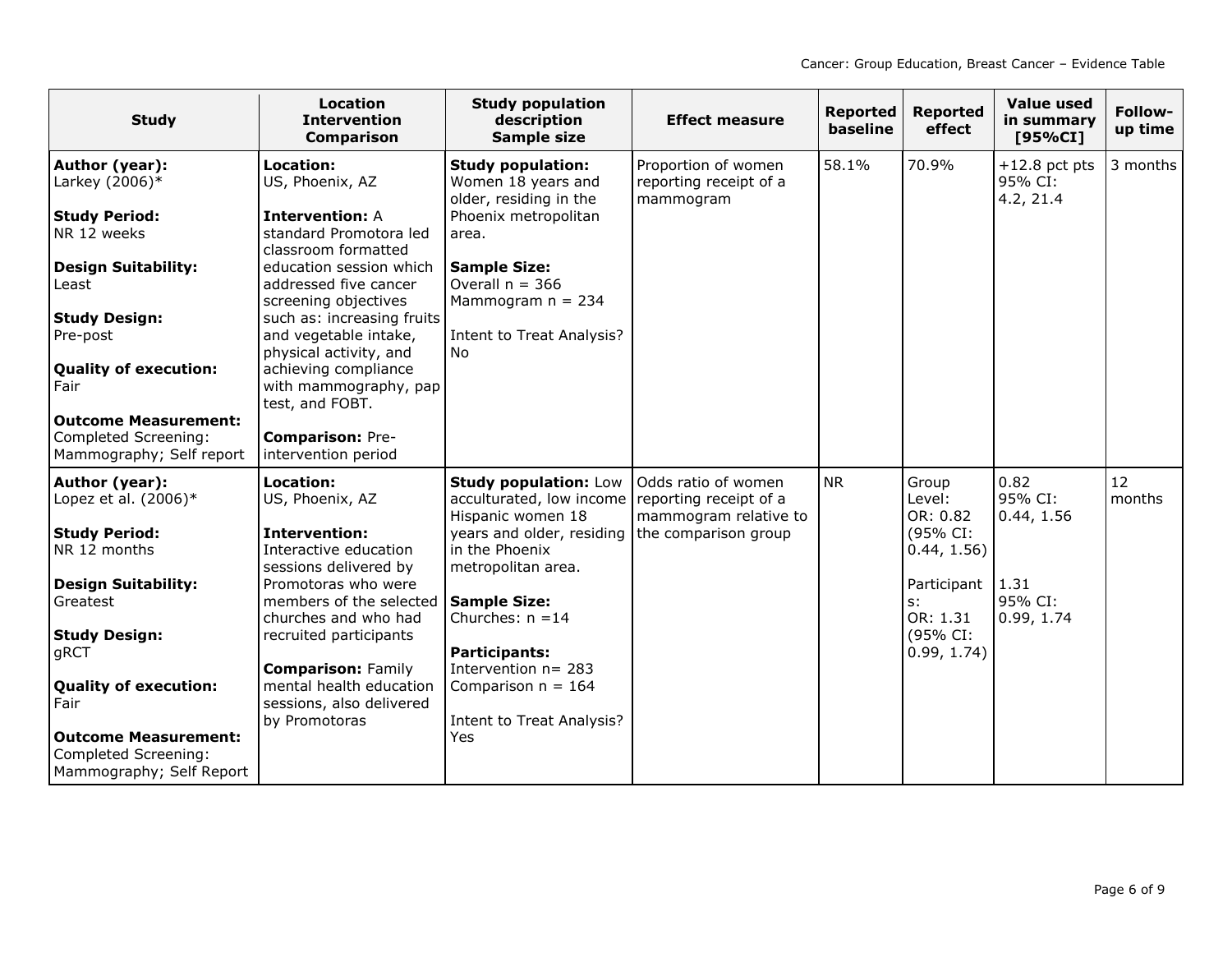| <b>Study</b>                                                                                                                                                                                                                          | <b>Location</b><br><b>Intervention</b><br><b>Comparison</b>                                                                                                                                                                                                                                                                      | <b>Study population</b><br>description<br>Sample size                                                                                                                                                                                                                                                                      | <b>Effect measure</b>                                                                                                  | <b>Reported</b><br>baseline  | <b>Reported</b><br>effect          | <b>Value used</b><br>in summary<br>[95%CI]                | Follow-<br>up time |
|---------------------------------------------------------------------------------------------------------------------------------------------------------------------------------------------------------------------------------------|----------------------------------------------------------------------------------------------------------------------------------------------------------------------------------------------------------------------------------------------------------------------------------------------------------------------------------|----------------------------------------------------------------------------------------------------------------------------------------------------------------------------------------------------------------------------------------------------------------------------------------------------------------------------|------------------------------------------------------------------------------------------------------------------------|------------------------------|------------------------------------|-----------------------------------------------------------|--------------------|
| Author (year):<br>Maxwell et al. (2003)<br><b>Study Period:</b><br>$2/1998 - 2/2000$<br><b>Design Suitability:</b><br>Greatest<br><b>Study Design:</b><br>gRCT<br><b>Quality of execution:</b><br>Fair<br><b>Outcome Measurement:</b> | Location:<br>US, California<br><b>Intervention: Small</b><br>group education about<br>breast and cervical<br>cancer screening;<br>culturally Filipino<br>American women and<br>facilitated by Filipino<br>American female<br>healthcare workers<br><b>Comparison: Same</b><br>program with content<br>focus on physical activity | <b>Study population:</b><br>Filipino women over the<br>age of 40, recruited by<br>community based<br>organizations in Los<br>Angeles County,<br>California<br>Sample size:<br>Intervention: $n = 213$<br>Comparison: n=234<br><b>Intent to Treat Analysis?</b><br>Yes                                                      | Proportion of women<br>reporting receipt of a<br>mammogram                                                             | Mammo:<br>$I: 47\%$<br>C:48% | Mammogra<br>phy:<br>I: 59<br>C: 57 | Mammograph<br>y:<br>$+3$ pct pts<br>95% CI:<br>$(-6, 12)$ | 12<br>months       |
| Completed Screening:<br>Mammography; Self-report                                                                                                                                                                                      |                                                                                                                                                                                                                                                                                                                                  |                                                                                                                                                                                                                                                                                                                            |                                                                                                                        |                              |                                    |                                                           |                    |
| Author (year):<br>Mishra et al. $(2007)*$<br><b>Study Period:</b><br>$7/1998 - 6/2001$<br><b>Design Suitability:</b><br>Greatest<br><b>Study Design:</b><br>gRCT<br><b>Quality of execution:</b><br>Good                              | Location:<br>US, Southern California<br>1 intervention arm<br><b>Intervention: Specially</b><br>developed English and<br>Samoan language breast<br>cancer education<br>booklets; skill building<br>and behavioral<br>exercises; and<br>interactive group<br>discussion sessions                                                  | <b>Study Population:</b><br>Women of Samoan<br>ancestry attending<br>Samoan-speaking<br>churches in two<br>contiguous southern CA<br>counties (Los Angeles<br>and Orange), who were<br>42 years or older, and<br>had no mammogram<br>within the past 2 years<br><b>Sample size:</b><br>Intervention:<br>Churches: $n = 32$ | Absolute difference in<br>proportion of women<br>reporting the receipt of a<br>mammogram relative to<br>the comparison | <b>NR</b>                    | I: 47%<br>C: 39%                   | $+8$ pct pts<br>(0.8, 15.2)                               | 35<br>months       |
| <b>Outcome Measurement:</b><br>Completed Screening:<br>Mammography; Self report                                                                                                                                                       | <b>Comparison: Provided</b><br>with breast cancer<br>educational materials<br>after the posttest<br>surveys (usual care)                                                                                                                                                                                                         | Participants: $n = 391$<br>Comparison:<br>Churches: $n = 29$<br>Participants: 385<br><b>Intent to Treat Analysis?</b><br>Yes                                                                                                                                                                                               |                                                                                                                        |                              |                                    |                                                           |                    |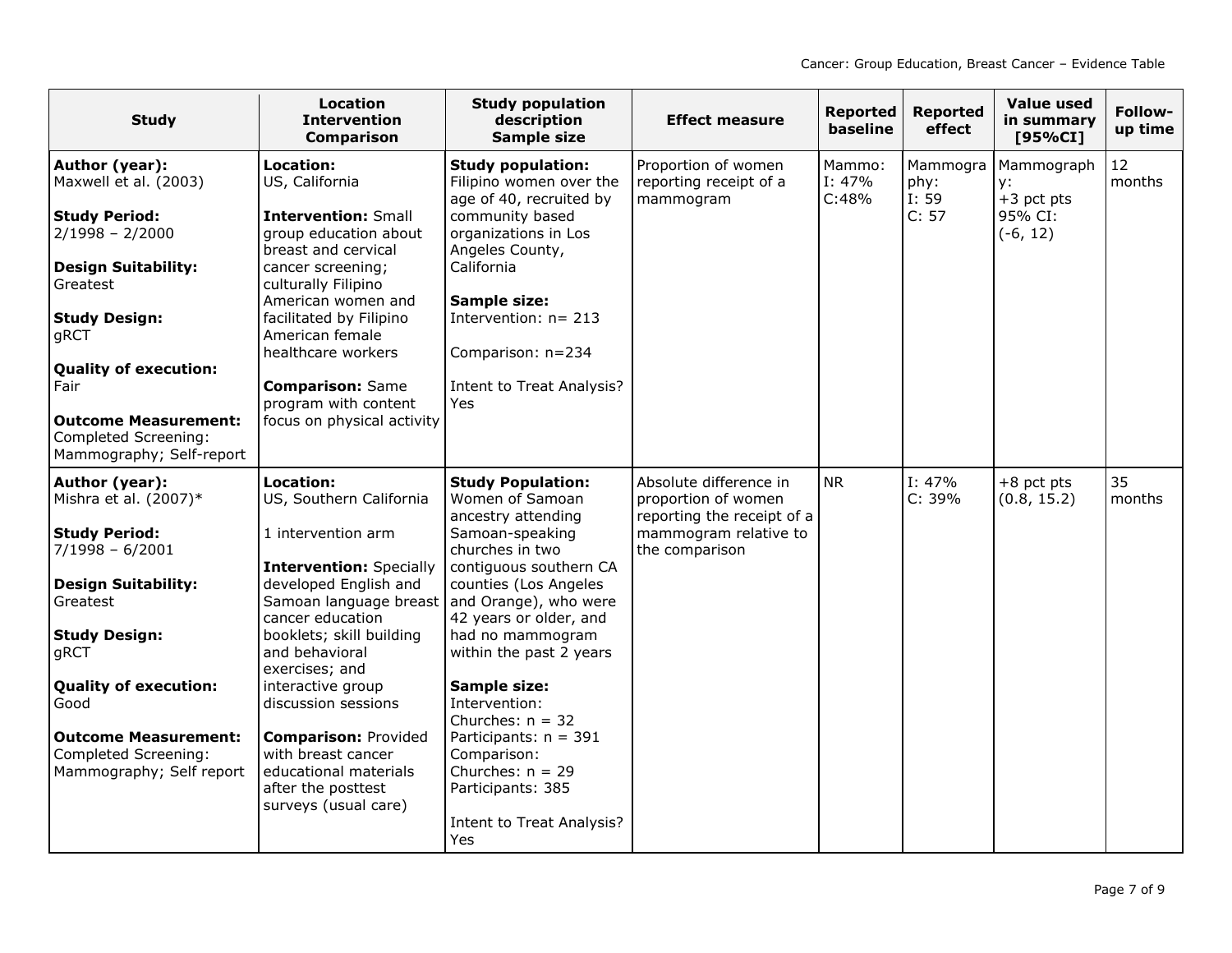| <b>Study</b>                                                                    | <b>Location</b><br><b>Intervention</b><br><b>Comparison</b>                 | <b>Study population</b><br>description<br>Sample size                                            | <b>Effect measure</b>                                                                            | <b>Reported</b><br>baseline | <b>Reported</b><br>effect | Value used<br>in summary<br>[95%CI]  | Follow-<br>up time |
|---------------------------------------------------------------------------------|-----------------------------------------------------------------------------|--------------------------------------------------------------------------------------------------|--------------------------------------------------------------------------------------------------|-----------------------------|---------------------------|--------------------------------------|--------------------|
| Author (year):<br>Mishra et al. (1998)<br><b>Study Period:</b>                  | <b>Location:</b><br>US, Orange County, CA<br>1 intervention arm             | <b>Study population:</b><br>Women of Latino/<br>Hispanic heritage ages<br>37 years and older who | Absolute difference in<br>proportion of women<br>reporting receipt of a<br>mammogram relative to | <b>NR</b>                   | $I: 10\%$<br>C: 11%       | -1 pct pts<br>95% CI:<br>$(-14, 12)$ | ~8<br>weeks        |
| NR $\sim$ 10 weeks                                                              | <b>Intervention: Four</b>                                                   | had not obtained a<br>mammogram I the past                                                       | comparison                                                                                       |                             |                           |                                      |                    |
| <b>Design Suitability:</b><br>Greatest                                          | interactive sessions<br>addressing different<br>aspects of breast cancer    | 2 years, had never been<br>taught BSE, and who<br>had never experienced                          |                                                                                                  |                             |                           |                                      |                    |
| <b>Study Design:</b><br><b>iRCT</b>                                             | prevention. Women<br>received \$25 for each<br>session they attended.       | breast cancer<br><b>Sample size:</b>                                                             |                                                                                                  |                             |                           |                                      |                    |
| <b>Quality of execution:</b><br>Fair                                            | Comparison: No<br>intervention                                              | $I: n=51$<br>$C: n=37$                                                                           |                                                                                                  |                             |                           |                                      |                    |
| <b>Outcome Measurement:</b><br>Completed Screening:<br>Mammography; Self report |                                                                             | Intent to Treat Analysis?<br>Yes                                                                 |                                                                                                  |                             |                           |                                      |                    |
| Author (year):<br>Navarro et al. (1998)                                         | Location:<br>US, San Diego CA                                               | <b>Study population:</b><br>Women ages 18 to 72<br>years were recruited by                       | Absolute difference in<br>proportion of women<br>who reported receiving a                        | I: 30.4<br>C: 24.6          | I: 56.4<br>C: 43.6        | $+7$ pct pts<br>95%CI:               | $\sim 12$<br>weeks |
| <b>Study Period:</b><br>NR $\sim$ 12 weeks                                      | 1 intervention arm<br><b>Intervention: 12</b>                               | the Consejeras to<br>participate in the<br>program, and were                                     | mammogram relative to<br>the comparison                                                          |                             |                           | $(-3, 18)$                           |                    |
| <b>Design Suitability:</b><br>Greatest                                          | weekly small group<br>education sessions about<br>breast cancer screening   | randomly assigned to<br>the intervention or<br>comparison group.                                 |                                                                                                  |                             |                           |                                      |                    |
| <b>Study Design:</b><br>gRCT                                                    | (sessions conducted by<br>Consejeras or Latina<br>women recruited to        | <b>Sample size:</b><br>I: 199                                                                    |                                                                                                  |                             |                           |                                      |                    |
| <b>Quality of execution:</b><br>Fair                                            | receive health education<br>training) in their natural<br>social networks   | C: 162<br><b>Intent to Treat Analysis?</b>                                                       |                                                                                                  |                             |                           |                                      |                    |
| <b>Outcome Measurement:</b>                                                     |                                                                             | Yes                                                                                              |                                                                                                  |                             |                           |                                      |                    |
| Completed Screening:<br>Mammography; Self report                                | <b>Comparison: Received</b><br>generic community living<br>skills education |                                                                                                  |                                                                                                  |                             |                           |                                      |                    |